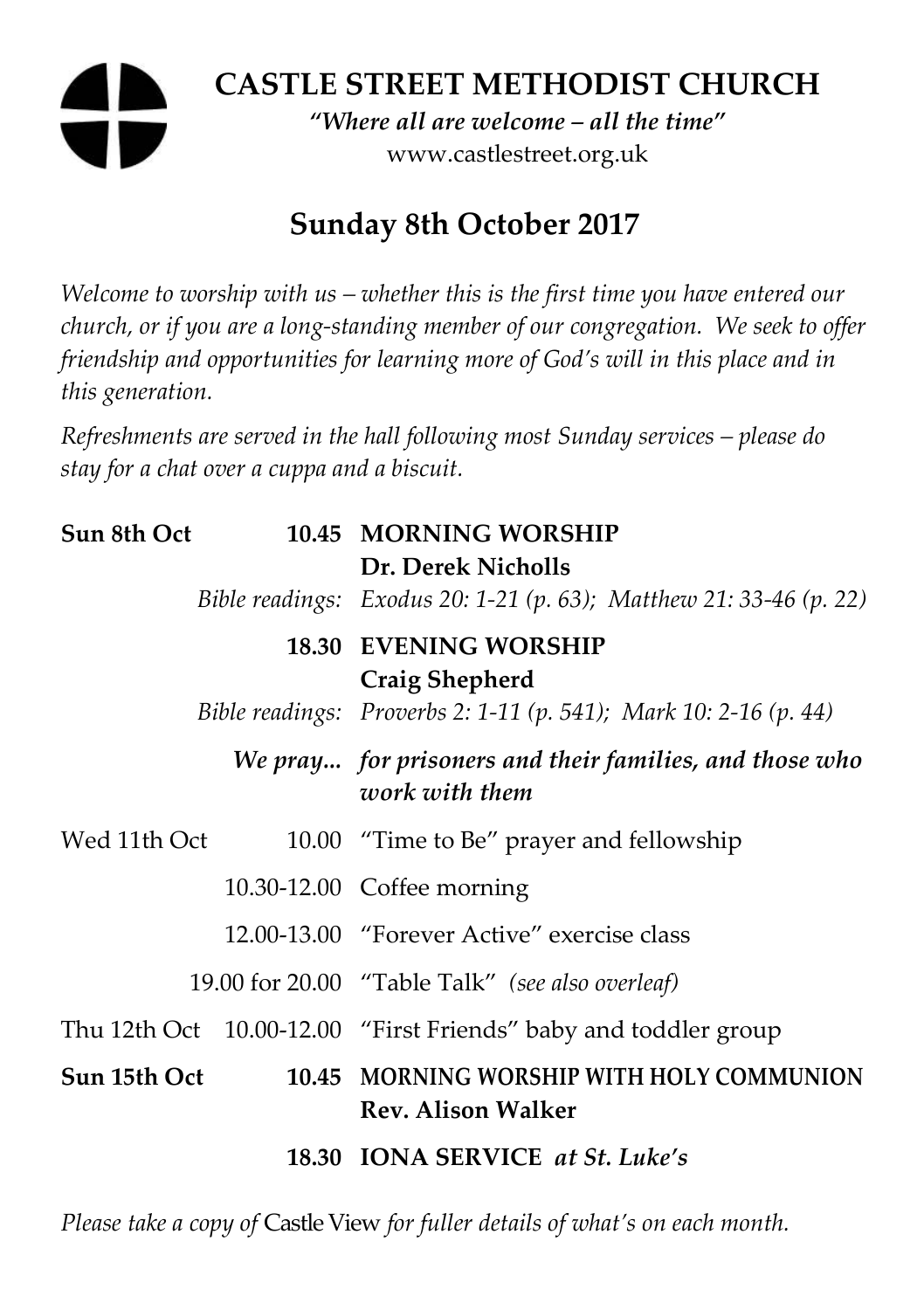#### **"Table Talk" this term**

We've decided to make a small adjustment to Table Talk, which is now "our group for young adults". If you feel that this description is no longer true for you, then don't worry – there will be other forthcoming opportunities for small groups / Bible study groups / fellowship groups in the coming months.

This term we are meeting on Wednesday evenings, at church. We gather to eat a simple meal at 7pm, or if you just want to come and join us for coffee, worship and discussion then arrive at 8pm. We finish by 9.30pm.

During October we will be studying the Book of James:

- 11th Oct James 1: "Doers of the Word"
- 18th Oct James 2 : "Faith and Works"
- 25th Oct James 3 and 4: 1-12: "Speech and Wisdom"
- 1st Nov James 4: 13-17 and 5: "Living for the Lord"

+\*\*\*\*\*\*\*

**"A Faith to Live By" at Haslingfield Methodist Church – next Sunday**  After the summer break, this series of monthly Sunday evening services restarts next week (15th October), when Revd. Dr. Brian Beck will address the question "What is wrong with Charles Wesley's hymns?" Brian is a past President of the British Methodist Conference and a former Secretary of Conference, as well as being a former Principal of Wesley House – and is, of course, well known to us at Castle Street. The service begins at 6.30pm with a short time of worship, followed by the presentation and discussion, and then refreshments.

+\*+\*\*\*\*\*

## **"Science Meets Faith" at Wesley Methodist Church**

The first in the "Science Meets Faith" series for the new academic year will take place tomorrow evening (Monday 9th October). Dr. Mark Harris, Senior Lecturer in the Divinity Department at the University of Edinburgh, will talk about "Creation not Creationism: what does the Bible have to say to Science?". Refreshments will be served from 7.15pm with the talk beginning at 7.45pm. More information about this lecture and the guest speaker (and the programme for the rest of the year) can be found on the Wesley Methodist Church website www.wesleycam.org.uk.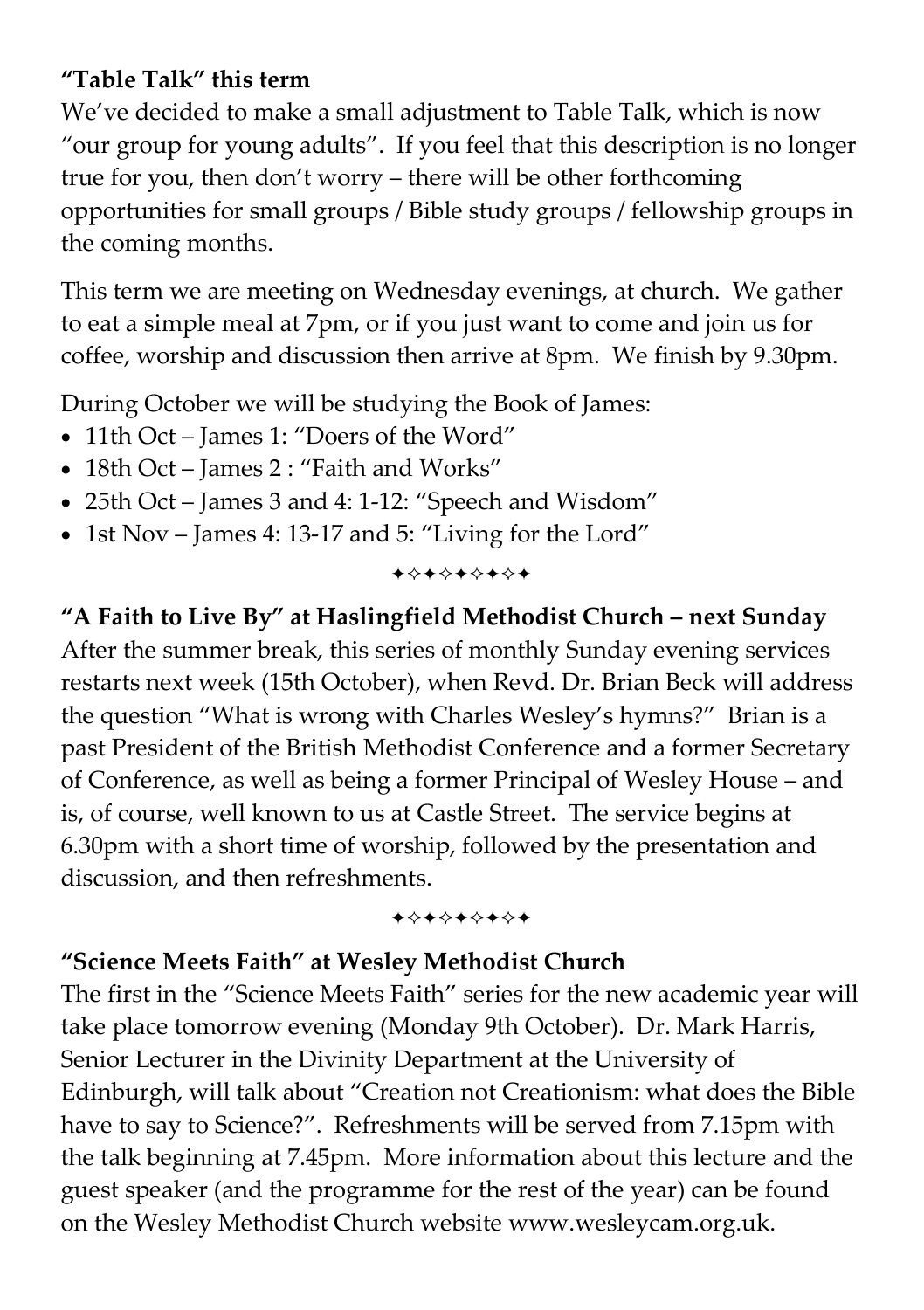## **"Big Issues" at Histon Methodist Church – Thursday evening**

The next in this series takes place on Thursday evening (12th October) at 7.30pm, when science journalist Dave Bradley will speak about "Photography, Birds and Science". Refreshments served in the interval.

+\*\*\*\*\*\*\*

#### **An evening with Katharina von Bora – this Friday (13th October)**

A rare opportunity to meet and talk with Katharina von Bora, Martin Luther's widow! She will be in conversation with the well-known Wool Merchant Thomas Paycocke of Coggeshall. Hear her reminisce about her early life in Saxony, her escape from the convent, and her subsequent marriage to the renowned Reformer.

Writer Anne Boileau (who last year published her novel *Katharina Luther. Nun. Rebel. Wife)* and Andrew Clarke (playing Thomas Paycocke) will take us on a journey five hundred years back in time. The presentation will be followed by an open discussion with time for questions and answers.

It's taking place on Friday evening at the German Church House, 4 Shaftesbury Road, starting at 7.30pm, and tickets cost £8 (concessions £5).

+\*\*\*\*\*\*\*

#### **Events elsewhere this week previously advertised**

Fore more information see the October *Castle View*.

- MWiB Autumn District Day "Bees are a-buzzing": Wednesday (11th October) at Ely Methodist Church from 10.30am – contact Lynn Taylor (e-mail: lynngtaylor *at* btinternet *dot* com) if you plan to go.
- Cambridge Bible Society Action Group Autumn Supper "New Wine in Old Skins: Translating the Psalms for Christian Worship": Friday (13th October) at 6.45pm in the Queen Edith Chapel, Wulfstan Way. Tickets £7 from Brian West (e-mail: brian *dot* west1941 *at* gmail *dot* com; telephone number on printed notice sheet).

+\*\*\*\*\*\*\*

#### **Christian Aid "Inherit the Earth" exhibition at Wesley**

The October *Castle View* has details of this exhibition at Wesley Methodist Church, which is open from 9am until 12.30pm on Monday to Friday for two weeks starting on Monday 16th October.